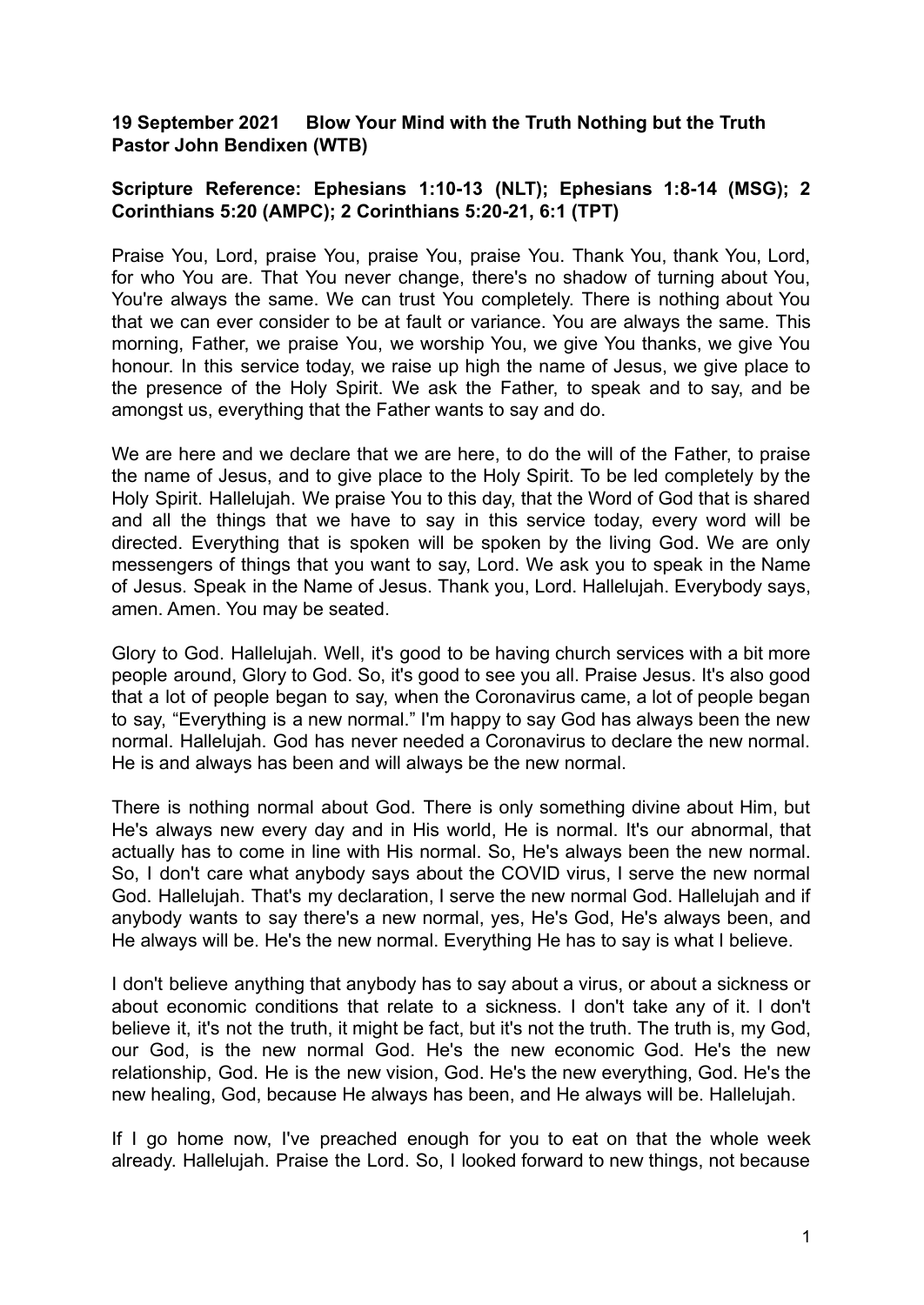of the abnormalities, I look for new things because of the way that God's leading us in new things. I will say, I have discovered this about God, and I read it all in the Bible, that everything there is something that comes into the earth that wants to try and bring about a change, bring about a domination, bring about something, God's divine normal intervenes and changes it for the good of His people.

From the time of famines where His people were affected, He had an answer. From the time of captivity, He had an answer. From the time of religious domination, He had an answer. God always has an answer for everything. So, all we have to do is, in any given time, is find the answer that God has. Hallelujah. Praise the Lord.

So, things are changing in the spirit, because there's a God ordained timetable. From the beginning of forever, there is a God ordained timetable, and the God ordained timetable is kind of centred around the creation of man and the time that He is going to call the time on the things that are the normal things of men.

So, there is this period of God's timetable. Otherwise, He's an eternal God who lives in eternity and everything He does is on His eternal timeline. If you can call it that because it is not a timeline. It's just an eternal perspective. He has an agenda to accomplish in His eternal, divine order. It's a better way of saying things. Within this divine, eternal order, there is this little thing called, the time of men. Really, in His eternal order, there's this little thing called, the time of men, which spans thousands of years for us, but in Him, it's just a little, it's just an event.

This event that is taking place, there is a beginning and an end to the event, and we're living in it. When God calls, you know, to the end of the event, there will be a new order, under the order of Jesus. So, in the meantime, as we're living as men, He's involved in all of our details. He's involved in all of the little things that we do every day, and everything that we say, and that's the majesty of God. That He can function at a level of His eternal design, and He can be powerfully involved in everything that is just ordinary day stuff with us. That's an amazing God. That is a God worth serving. Hallelujah.

So, for us, God is always changing, because men are changing things. Men's agenda changes things, men sow seed into the earth, and what they sow, they must reap a harvest. Men will either sow seed to the flesh and carnality and from that, they'll reap death and destruction. Or they'll sow seed into life and from that, they will have a harvest of life. So, things are changing and part of the reason I put my pulpit here today, [*Pastor John pointing to the pulpit in front of stage]* and I had them do this early this morning. I wanted to change it a little bit so it could be on more cameras, is because I'm not accepting anything for granted that anything that was before must be going forward. I don't accept that we have to have normal church services, whatever that looked like before, that it has to look like that going forward.

I'm completely focused on finding out what the will of God is and flowing with what the will of God is, to actually have what might be different. Hallelujah. It might just look for a time like we make just small changes on Sundays, and they might look small, they might seem small to you. They might look small and seem smallest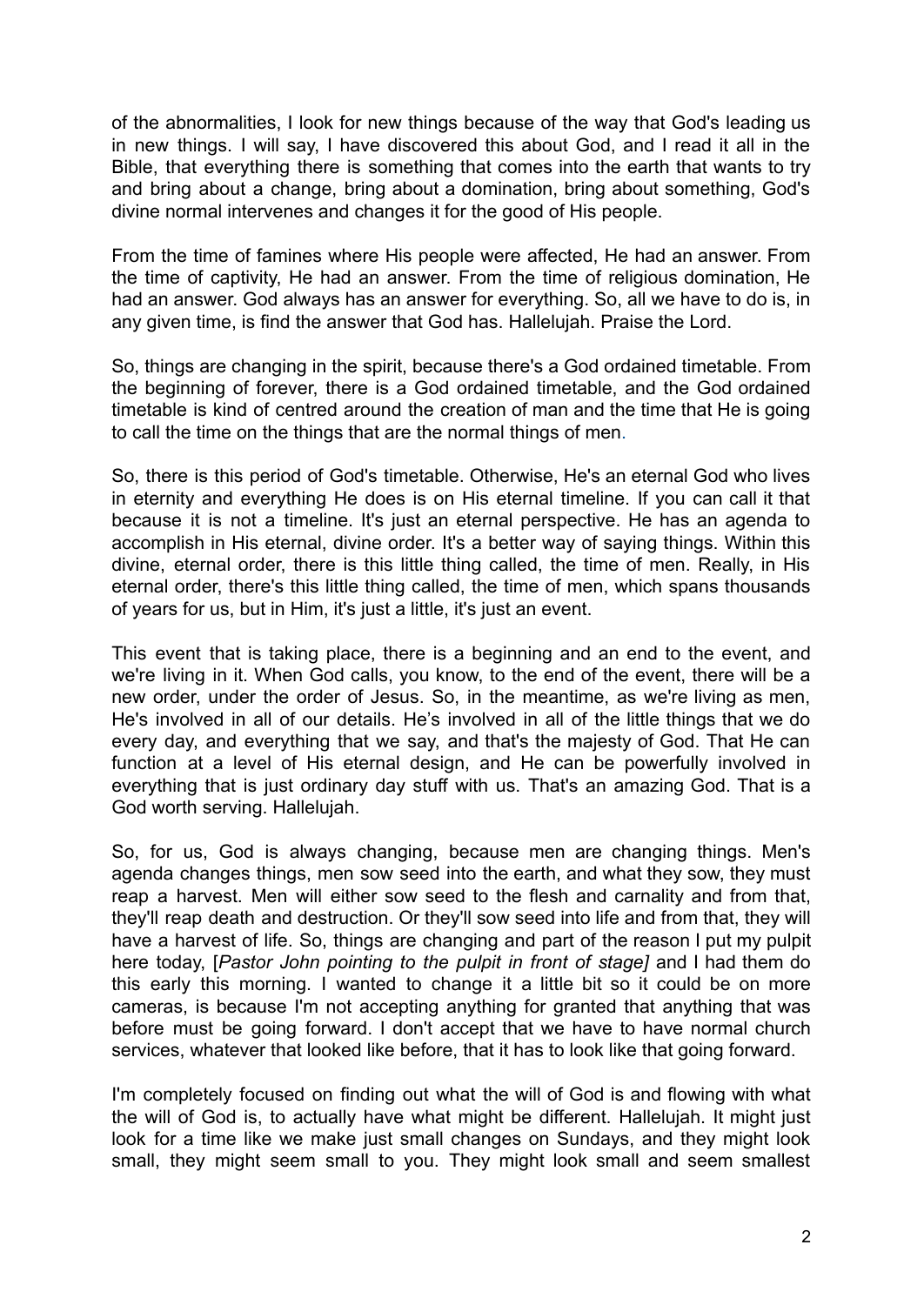because I'm determined not to be the same. Until I have the plan of God and the execution of God as to what the bigger picture looks like and how we go forward. Hallelujah. Praise Jesus. Something is happening, certainly, in our ministry and Pastor Sharon and I've been talking about it extensively over the last couple of days. It seems like the time, the time when God asked me to separate and then I began to just pray for Brother Jerry and pray for Brother Jerry.

It seems like it was a time, so even though I had a prophecy for *a time in the shift of God* in 2010. It seemed like when I separated, and I began to pray for Brother Jerry, 2014 that became the main point where things really began to develop, and things began to change in a much quicker way. So, we are aware that actually things have not slowed down for us as a ministry, things are speeding up for us. It's escalating, it's getting faster, there's more to be done. Greater things to be done and that's a great thing. Between us, we have to manage the spiritual energy of people and we have to manage the natural energy of people. We have to manage and execute on the various things that God tells us in the way that God is going to enable us to get things done. I'm going to show you a few slides before I minister and I'm going to minister for a short time this morning. Famous last words for any preacher [*Congregation laughing*]. I'm going to show you a few slides this morning.

These slides are of our trip with the interns and some of us that went away to facilitate the trip. I'm only showing you slides of our kind of formal gatherings that we had in different places because God certainly achieved very supernatural and spiritual things in those moments.

Before I start going through the slides, I want to just say this to you that we had a whole lot of things planned. As you may know, circumstances change as, what you thought you were arriving to, was something different to what you did arrive too. Starting from the first night. For example, on the first night, we were supposed to have a very rough raw camping night. When we arrived there, the raw, rough camping night was very raw, very rough. In fact, what happened is that the farmer had opened a gate to a separate place on his farm, not far from where his house was. He had opened the gate, he had taken his boys, he's guys, he's workers and he said, "Just cut some grass here and cut some grass here, cut some grass here", all on a slope, lots of rocks there, but just cut some grass here.

Then we walked up, then he said, "You guys can have that patch and that patch, and that patch. Goodbye". You know, we looked at each other, and we said, "Nah", and the temperature was dropping by the hour. So, we just made an assessment and we said, "You've got all these proper sorts of pitched tents here that are kind of in his words, "Their luxury tents". Anyway, so happens to be his whole [*sound lost*] he moved everybody, and we all bunked down in those tents for the night. The significant thing is, and just using that night as an example, our intent was always that we would spend every morning and every night as far as possible, sharing the Word and speaking things of God to each other.

As it turns out, because we moved into those tents, his whole kitchen and his whole area of seating area became available to us, so that we could cook our food and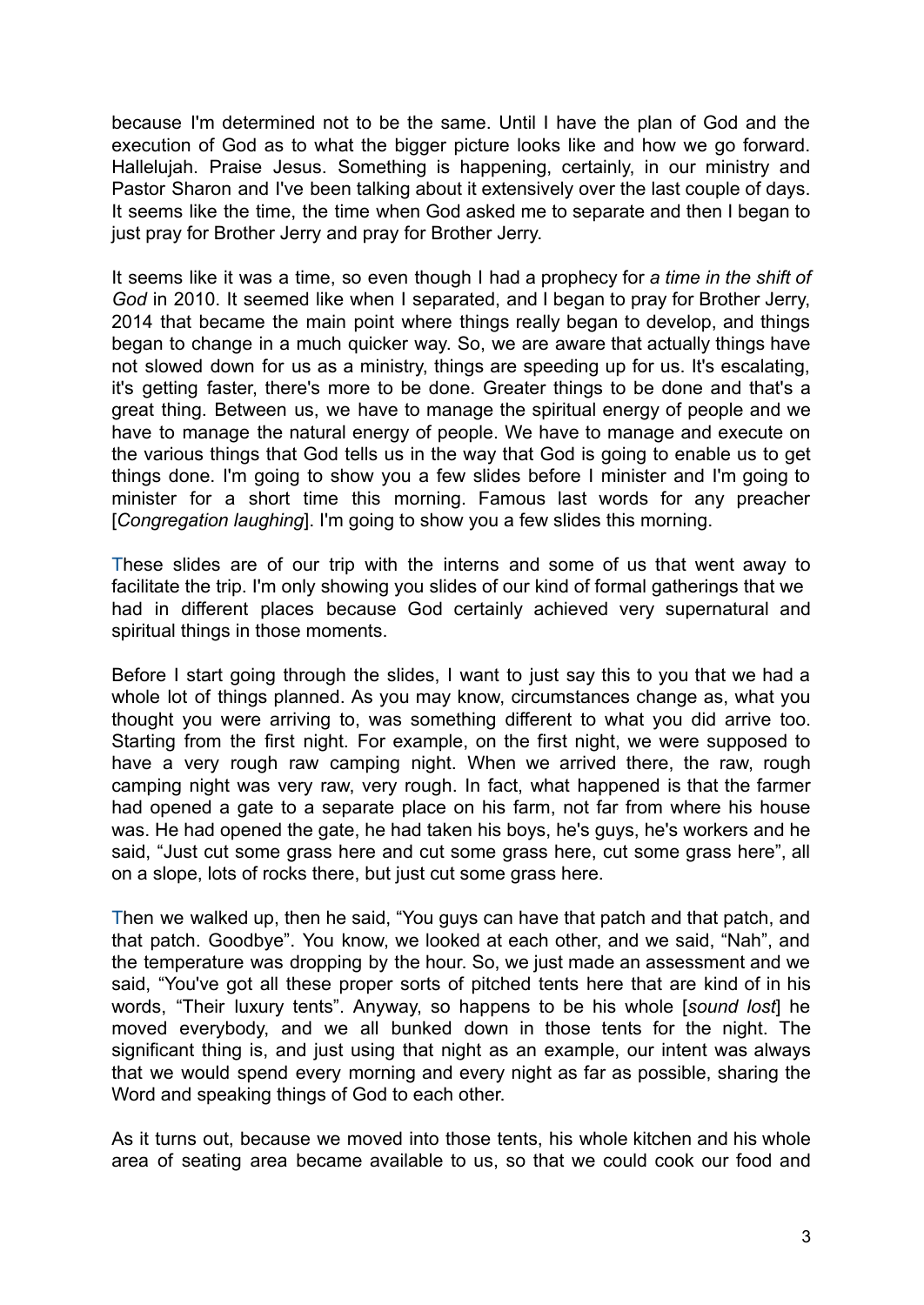have our conversations, even though it was cold. But that was how God took care of us our entire trip. Everywhere we went, we were able to find a space even where we were camping where we could sit around with chairs and in different places. It was amazing how God showed us things, made things available. And suddenly there's this option that we would never have known where we could all get together, and we could have private time. Nobody interfering with us, absolutely exclusive, private, alone time where we could pursue the things of God for the whole trip.

Today, I'm not going to be sharing with you anything that happened to anybody or any individual. There is a lot that happened, but we have come back on purpose that we will be careful what we say because often if you say something without having the proper moment and the proper time and the proper place to speak in the proper timing of God, something can be said and can be completely misunderstood and not received. Meantime, something that's happened to you is so big and life-changing, and someone just thinks it's a bit of information. So, we've all come back very careful about what we're going to say, and when we're going to say it. I'm being just as careful today, this is not a presentation of what happened on the trip.

This is only an indication of how magnificently God moved in some of the venues and some of the facilities that God created opportunities for us to get together and to share the Word. This is notwithstanding the conversations that happened informally, that sometimes had a bigger impact than the formal conversations because they all build on each other, you know. So, let's have a look at some of the slides. I'm going to stand on the side here, so you can see it and I can talk to it. [*Slide shows are shown on the big* screen].

This is day one, getting ready to leave. '*Hierso buite by die kerk'*. That is somewhere along the road somewhere go somebody put a plate of food in my hands and there I'm eating? Well, I don't know, somebody can help me, where was that? [*Intern:* Bothaville] Bothaville? Where is Bothaville? [*Intern:* Vrystaat] What, Vrystaat? '*Erens in die Vrystaat*.' This is what we were faced with many, many nights. Where we went, we would see the handiwork and the glory and the magnificence of the night skies and the handiwork and the glory of God, [*Slideshow of the night* skies]. Which in itself just makes you praise. It just makes you give glory and just makes you want to just shout His praise and say how magnificent He is.

It's no wonder the Book of Corinthians says that, that there is enough for anybody to say, "There is a God." The Book of Corinthians chapter one says that He has actually created that universe to speak of Him so that everybody would know that He's real. So, men must actually choose to deny that He is, on purpose, because when they look at that, they know that He's real. We listened to a man who spoke, and he said, *"When you look at that, there is something deep inside of you that calls to you in awe and wonder to believe that there is a God. But I don't believe there is a God."* Because he chose to have a different philosophy, he believes in evolution. He says, "But I understand why Christians and everybody else want to think that way. Because it is awesome. It is astounding. It is like mind-blowing." Right?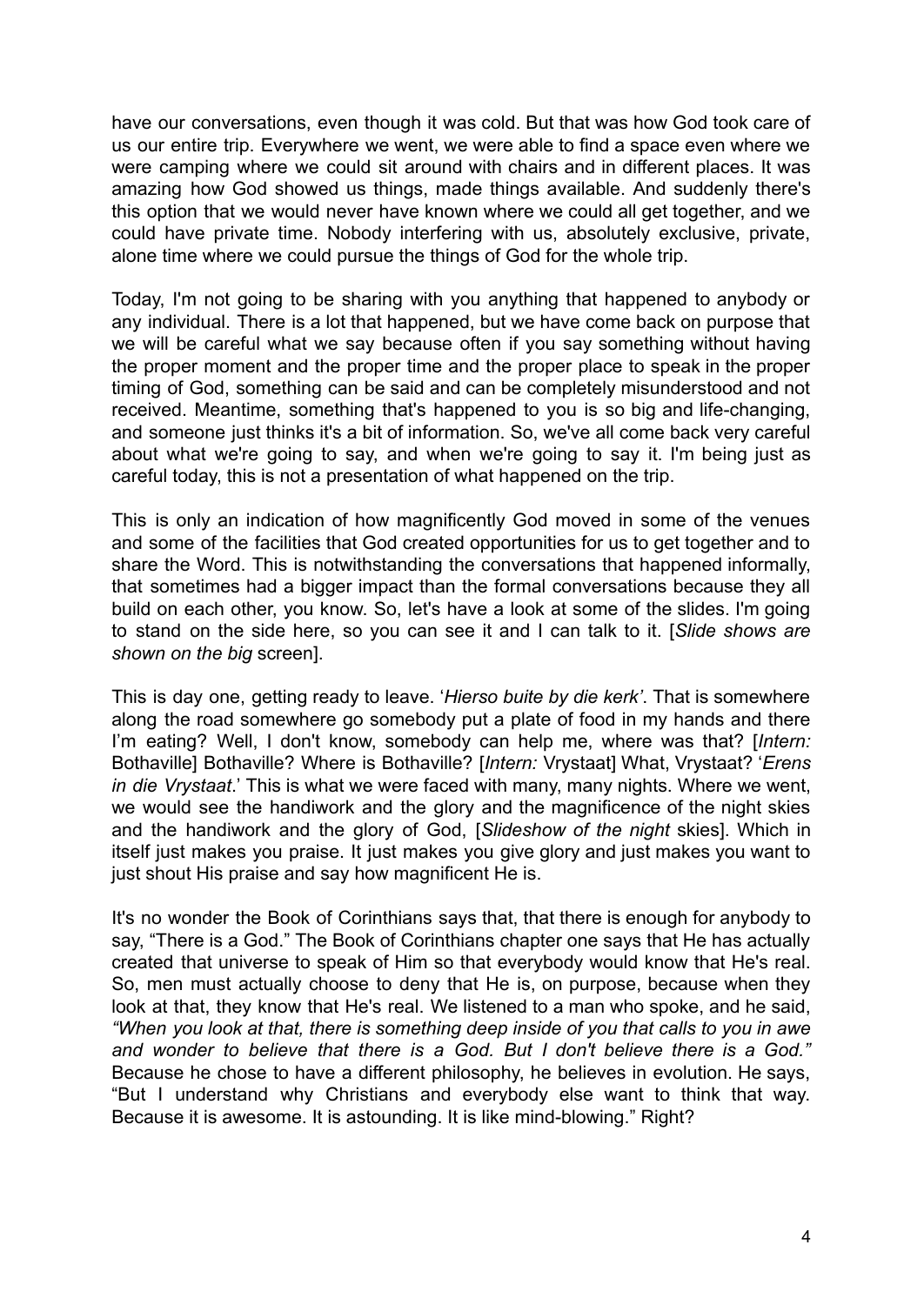[*Back to* slideshows] So, that's just the group of people that went. So, for example, when we stayed in, what place was this? [*Intern: Handvol Gruis*] Handvol Gruis, Calvinia. It's near Calvinia? We stopped at a little farm off the road, and most of the people slept inside the house that night, it was a farmhouse. Some of the guys had to sleep in tents outside, but when we arrived there, this was their kitchen. We had the whole space for ourselves to be able to, and we had a nice big, one of those big stoves or whatever and a fireplace and so it warmed us up.

I will tell you the first two or three days, four days, how many days? Five days? Got very cold, especially at night. They were very cold, but Praise the Lord. This is us just sharing the Word. This is how we spent our evenings and our mornings. This is… what? [*Intern: Platbakkies*] Platbakkies? You want to know what *Platbakkie*s is all about, take a bakkie, make it *plat* and then somewhere out there, it's *plat*. It's very *plat,* but this was an amazing stop because this was a farming family, and they made their barn available to us to have our meetings and they fed us dinner and breakfast. They treated us with amazing, amazing kindness, and we had amazing, amazing times with God. You can see we're all cold, right?

You see my "*skoene*", I just want to show you. You see my "*skoene*" there, they're not "*veldskoene"*, but they are my version of *"veldskoene"*, and those shoes there will have to fall apart of my feet because they're so comfortable. So anybody that has anything to say about my bush going shoes, watch out.

This is the next, in the mornings typically, what we would do is, is we'd have the evening sessions and in the mornings, we'd have some breakfast and immediately after breakfast we'd share the Word, and this became the pattern of our day. We'd either share the Word first or have something to eat later or vice versa and we would as much as possible and as far as our travel arrangements could fit it in. If we didn't actually have time on a particular day we made up time later on, on another day.

This here is *Potjiespram* in the Richtersveld. I believe, was this, was this the night after, the morning after the first night? Yeah, the first night we arrived there almost in the dark had to camp in the dark and we found out the next morning that it was actually in a parking lot [*Congregation laughing*] if you can call that a parking lot. Anyway, next one. There is the parking lot and the way we set up camp. We moved camp again. Praise the Lord. I believe this is after we've moved the camp in the nighttime session. And isn't it marvellous how the Lord just gave our tech guys, Simon and Mat and them wisdom, how to put lighting and everybody had either had headlights or enough lights or whatever that we could read we could share the Word, spend time together? Another *Potjiespram*. 46:23

This here, is the *Kgalagadi Transfrontier National Park* at *Twee Rivieren*. We were staying in a camp, which is a proper camping place, and we found this place that was a day visitor venue, just for day visitors they can go and do a braai or whatever. Nobody ever comes there to visit for a day, it's too far. We just went and took over this place and had our evening session and our morning session there. We had to carry our stuff and walked there, and we used it and it was completely away from the camp, it was completely away from anybody. We had time and certainly, some of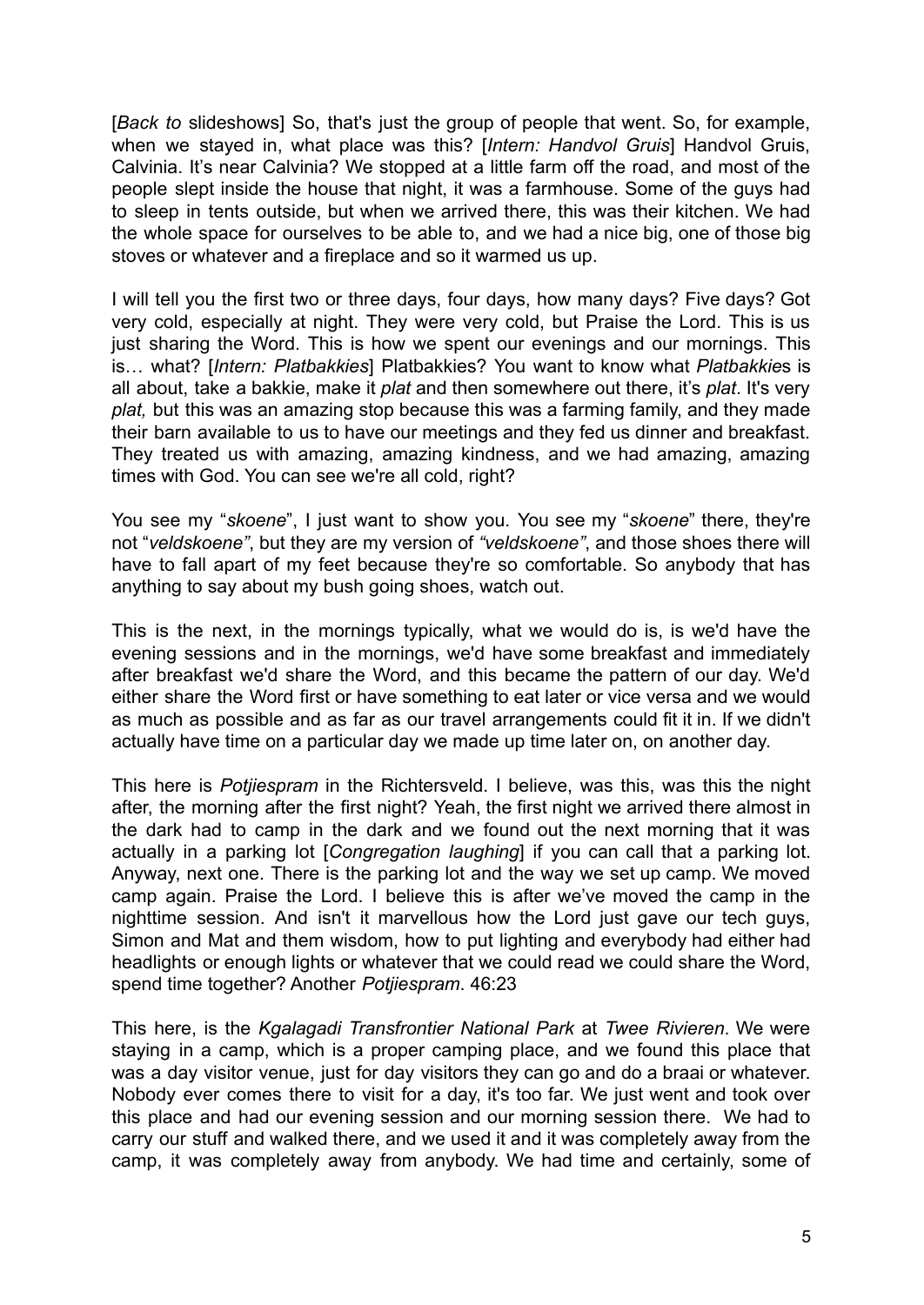these mornings and evenings were some of the most powerful or daytime sessions that we had, that God really moved in a mighty way. Some life-changing moments, for sure happened.

You can see how far away in the background the camp is. Yeah, we had multiple sessions there. It was really awesome how God moved. You can see they've all got little lights on or headlights on. Praise the Lord. '*Einde van die storie*'. Hallelujah. Praise the Lord.

So, without doubt, this is just the preview. We will do a full presentation to you, we'll have a whole service. We'll let everybody know when it's going to be in the next couple of weeks, but just obviously, everybody wants to know what happened and what's going on and all that stuff. We're asking you to be patient with us because there's a lot to speak about. There's a lot that God did in two weeks, more than, beyond our expectation and it not only changed the people who went, it certainly changed, people that stayed behind. It has shifted a lot in the ministry, it has.

I ask you a question. What happened to the church of the Lord Jesus Christ? What happened to it? On the day that the most ardent persecutor of the church, a man by the name of Saul of Tarsus, was confronted by Jesus on the road to Damascus. What happened to the Church from that day? Everything changed, didn't it? I mean, first of all, he who was the greatest persecutor was taken out of the equation, which means his whole team with him.

Secondly, a whole lot of miracles began to happen so that he could, so it could be learned that he had become a convert. He had to go into the desert by himself so that he could hear from God about his future. When he came back, he came with revelations and mysteries that God had revealed to him from his knowledge of the Word about himself. He came and sat with the apostles and shared all the revelations that he had received. Then went on later to become an apostle that would not only touch all of the heathens, if you like, or the Gentile nations, but he would also write most of the New Testament. Would you say that was a significant moment? I mean it's difficult for me to say any other moment in history... obviously, Jesus coming on the earth and all of that is a bigger moment, than even that because that made Paul's experience possible.

But certainly, we feel, I feel, we feel like we are living in a moment that God has shifted our ministry, and shifted our church that dramatically, that it will have to move and change and become different. It will have to move and change and become different. Hallelujah.

My message today is partly to prepare you for what's coming. I asked the Lord if I could continue with, *Blow Your Mind*. So, I'm going to say it in this way, *Blow Your Mind with Truth; Nothing but The Truth.* Because that's got to be what we live our lives by, *Nothing but The Truth*. I'm going to read a passage of scripture, slightly different verses that I'm going to read from Ephesians chapter one. I'm going to read essentially from verse 8 to verse 14, but I'm going to read the New Living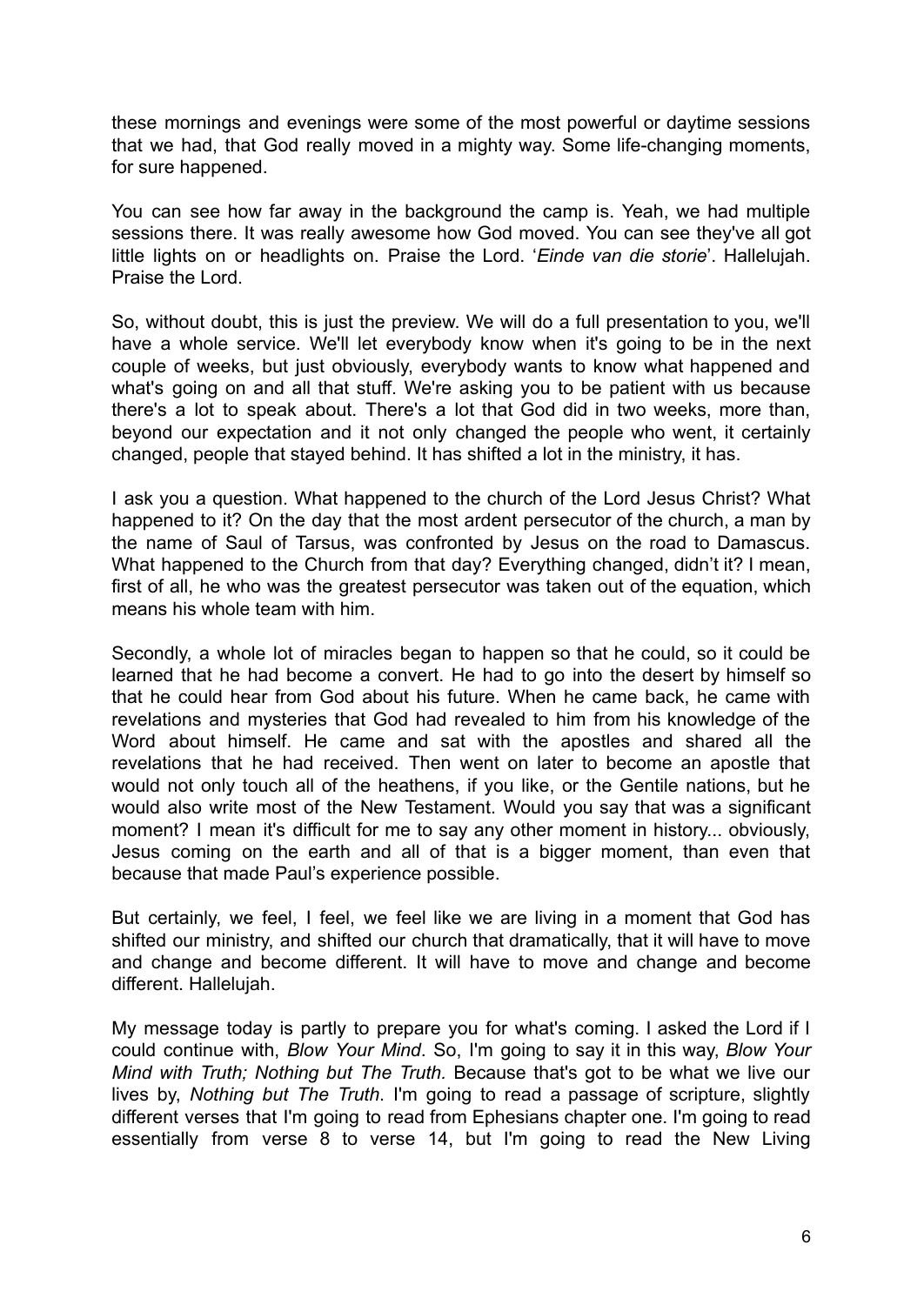Translation, verses 10 to 13 and then in the Message, I'm going to add a few scriptures to it.

**<sup>10</sup>And this is the plan:** verse 10, Ephesians one, **<sup>10</sup>And this is the plan: At the right time he will bring everything together under the authority of Christ everything in heaven and on earth. <sup>11</sup>Furthermore, because we are united with Christ, we have received an inheritance from God, for he chose us in advance, and he makes everything work out according to his plan. <sup>12</sup>God's purpose was that we Jews who were the first to trust in Christ would bring praise and glory to God. <sup>13</sup>And now you Gentiles have also heard the truth, the Good News that God saves you. And when you believed in Christ, he identified you as his own by giving you the Holy Spirit, whom he promised long ago. (Ephesians 1:10:13 NLT).**

There are a few things I want to say about that, but before I go on, I'd like to say thank you to Pastor Garth, to Pastor Christi, for doing amazing, wonderful work on Sundays preaching on Sundays. Thank you. Pastor Sharon and I have listened to all six of your messages. Not once. Here in Witbank and Joburg. Pastor Garth, your Morning Moments and the way that you went about helping with Sound and Song was awesome. It's wonderful to be able to leave the ministry and come back and find it in the right way, in the right order in the right place. So thank you. Thank you all for coming. Thank you for continuing to be part of the ministry while we've been gone. Hallelujah.

There are a few basic things I want to say, at the begin **<sup>10</sup>And this is the plan:** that God had. **At the right time he will bring everything together under the authority of Christ**. Who's going to have the ultimate authority on the earth? Not the Father. Jesus Christ, because He knows that Jesus will do everything He wants. So, the Father has handed all authority to Jesus. Everything, everything is going to be under the command and under the authority of Jesus.

That is the power of what happens when you learn submission. When you learn submission, you don't lose authority, you don't lose power, you don't lose status. You might lose it to yourself, your own self-image, and your own way of doing things about things, but you ultimately are given it back by God on a much greater level, and a much greater form than you could imagine. People are always, always hesitant to give up their self-opinion, their self-ego, their self-ability to make things happen for themselves, to promote themselves. But essentially the Bible says, If you lose your life, you will gain it and he who seeks to gain his life will lose it.

Jesus was the One who led us in that way. And He said He gave himself up completely. And God said, "Because I trust You, that You do not do Your own thing. I trust You with everything." It's just the way it is. It's the way God eternally designed it. So, furthermore, because we are united with Christ, we are united with Christ, we have received an inheritance from God. If you are united with Christ, you receive an inheritance. The inheritance has already been declared. So you need to just receive it. For he who chooses us in advance and makes everything work out, according to His plan.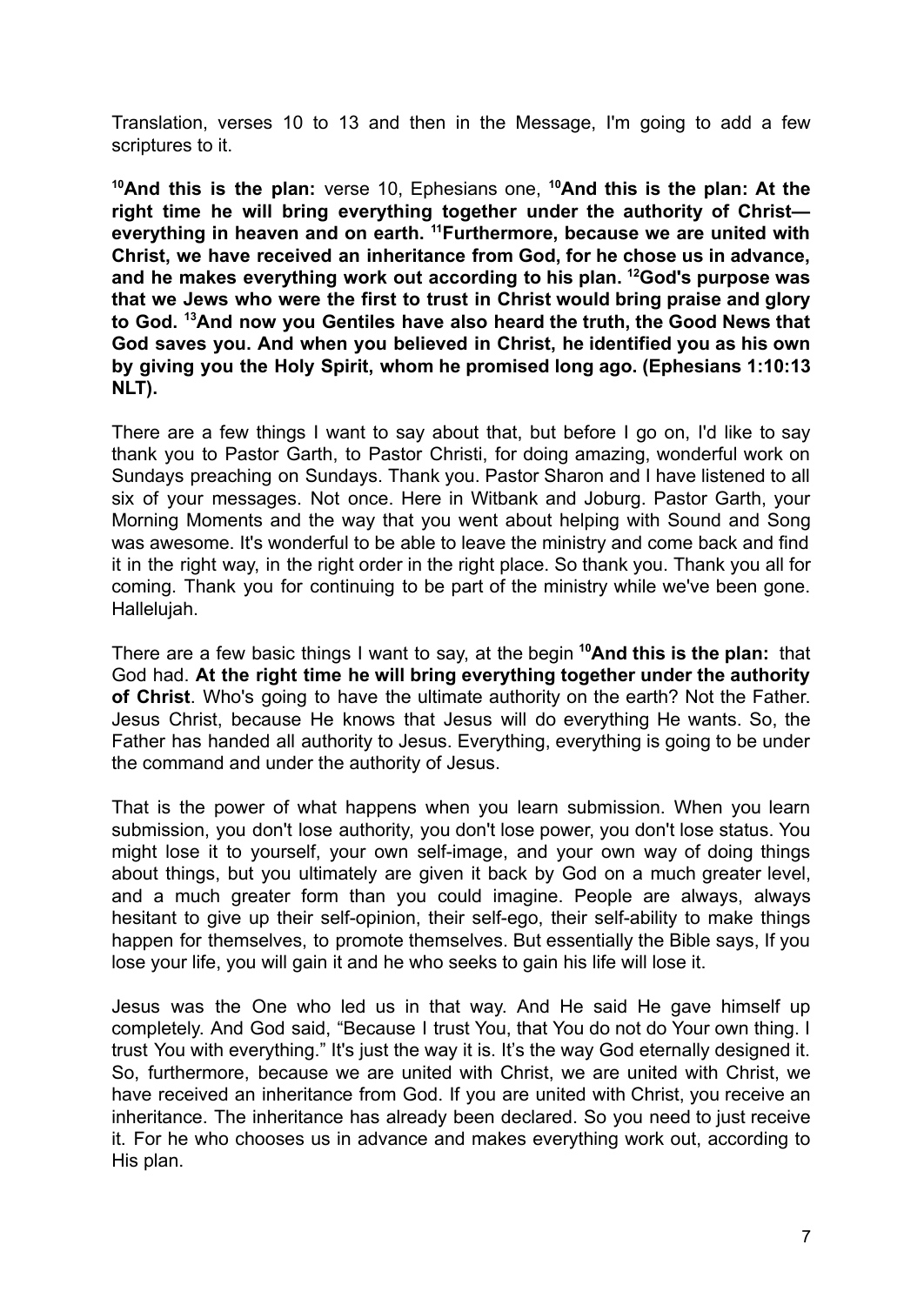He chose us, He chose to give us an inheritance, and He's going to make it all work out according to His plan. At what point in time does this sound like any of this is our plan? Huh? Does this sound like our plan? Does it sound like anything we plan matters? In the eternal agreement that happened when Jesus, the Father, and the Holy Spirit; do you think any of our plans mattered then. They were making decisions about what we would become and who we would become. Even to the point where there was a plan that said, if they don't choose, then Jesus will come and leave His place in eternity, and come and become a man so that He could become tempted in every way like we are as men. So that He could defeat the temptation, which He chose to do. So that as men, we can refuse temptation, and as men, we can have the divine nature, overwhelm and strengthen us. Hallelujah.

So, **<sup>12</sup>God's purpose was that we Jews who were the first to trust in Christ would bring praise and glory to God. <sup>13</sup>And now your Gentile s have also heard the truth, the Good News that saves you. And when you believe in Christ, He identified you as His own by giving you the Holy Spirit, whom He promised long ago (Ephesians 1:12-13 NLT).** God identified you as His own. Yes? He identified you as His own, and when He identified you as His own, He gave you the Holy Spirit. You didn't have to beg for the Holy Spirit. You didn't have to do any of that. All you had to do was receive it because it's a gift. The Holy Spirit is a gift. The Holy Spirit is a gift to you and it's part of your recognition that the inheritance that God has given to us, is confirmed in us by the Holy Spirit. That's what the Holy Spirit is there for, to confirm your inheritance in Him.

I'm going to read a little more of the verse of this passage out of The Message Translation, Chapter 1 verse 8, **<sup>8</sup>He thought of everything, provided for everything we could possibly need, <sup>9</sup> letting us in on the plans He took such delight in making. He set it all out before us in Christ, <sup>10</sup>a long-range plan in which everything would be brought together and summed up in Him,** Jesus, everything in the deepest Heaven, **everything on the planet earth**. **11 It's in Christ that we find out who we are and what we are living for (Ephesians 1:8-11 MSG).** How do you find out who you are? And what you're living for? How do you find out who you are and what you're living for? In Christ, how do you find out? Who do you find out? How do you find out who you are? And what you're living for? You find out in Christ.

What about the self-help books? No. What about this new thing that they're promoting in America called *Critical Race Theory*? No. What about? What about the greatest businesspeople on the planet that have got billions? They offer you, all of you lots of money in return for your intellect and your education? Is that where you found out who you are and what you're here for? No, what about the universities that you attend? All of those lecturers and all of those books that you read? Do they tell you who you are? What your purpose is? Those universities? Anybody there? Professors, any of your mates, anybody there can tell you, who you are, and what you're supposed to be?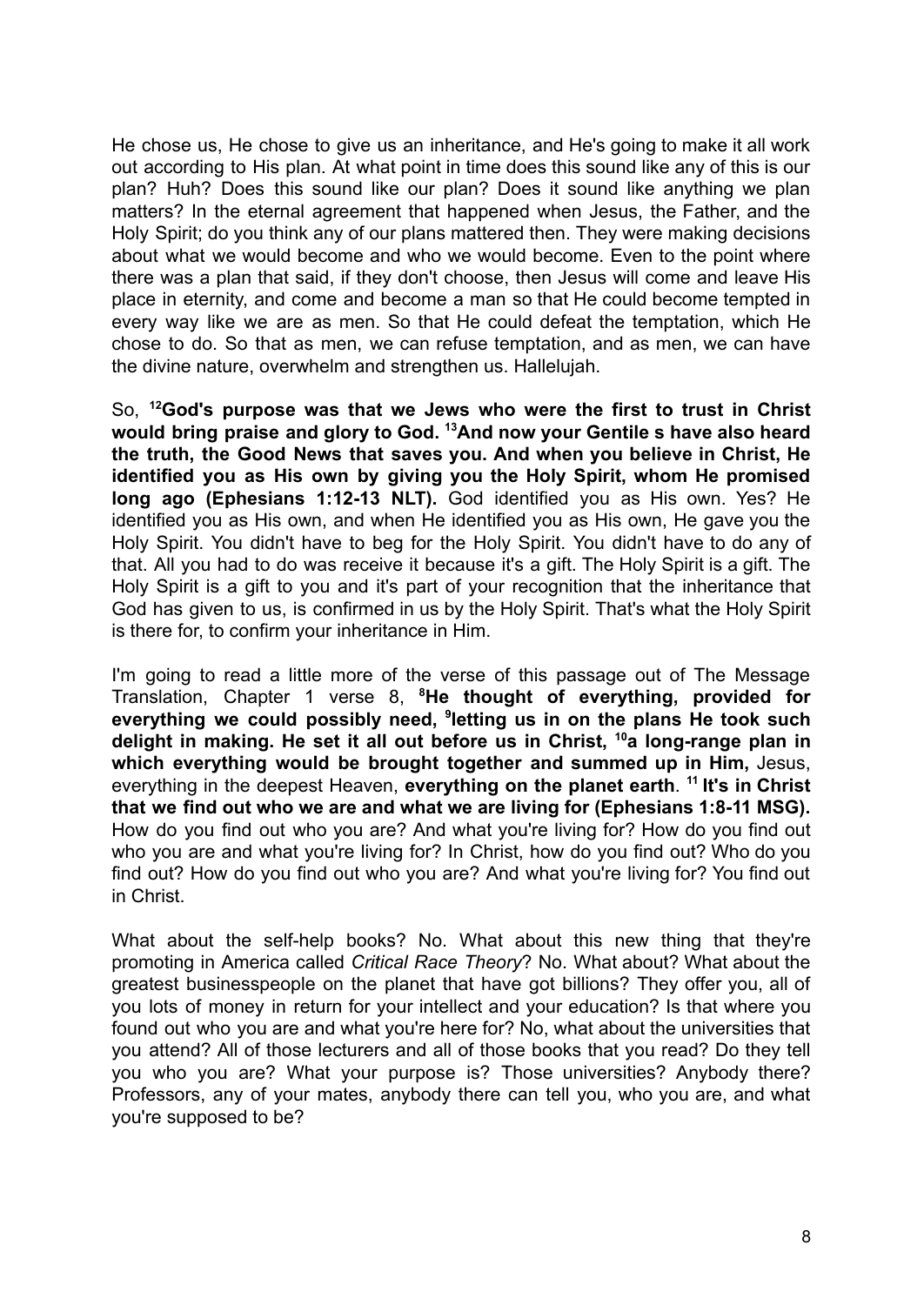They will make it out like they think they know, don't they? I mean, when you talk to people, maybe they can't tell you exactly what it is, but they can tell you what it's not. Right? They can tell you, it's not God, and they can tell you that it's not a single organization, but it's a whole career that you choose whether you like it or not, and you leave when you like it or not. You take it when you can get the biggest promotion and the most money. Come on now. Or they can tell you, it might not be a career, but it might be in starting your own business. So, a lot of people have got a lot to say about who you are, and what you're supposed to be doing, but they don't know about themselves. So, they're trying to find out what you have to say and then argue with you about it, in the hope of trying to find out who they are.

If you can't be influenced by that, then they want to say a whole lot of garbage on Twitter and Instagram and Facebook, hoping that there'll be enough people that identify with what they say, so that is enough. What they think all these people agree with them, but these people are just nobodies that are saying one-liners, and you know nothing about their lives. There's 100,000 people that say the same thing, so they must all be right. So, then this must be what I must be about, and you know, what about them?

They are some person sitting behind a keyboard or on a phone, and they're just expressing a momentary idea based on a mood or an emotion or something the professor or the friend said in class or after class at campus and so now and they put themselves up there with a picture that looks like they're fifty years old. In the meantime, they're eighteen, and you think this wise person is giving you this advice? Come on, don't shout me down because I'm preaching really good. Huh? And so, these people in the world they think they know what you are supposed to be, who you're supposed to be in what you're supposed to become.**11-12 It's in Christ that we find out who we are and what we are living for. Long before we first heard of Christ and got our hopes up, he had his eye on us, had designs on us for glorious living, part of the overall purpose he is working out in everything and everyone. (Ephesians 1:11-12 MSG).**

If you'll just be patient, He's busy working it out in you, with you, for you, for His glorious purpose. Hold on a minute, don't think one year is enough time. Hold on a minute, don't even think that you can get this done in 10 years, and then you want to go and talk to people that are older people. You talk to people because they are old, and they seem to have a lot of experience about life. So, you think they've got a lot to say, it's got a lot of wisdom, but experience is not wisdom. Experience is only something, it's something they learned, that they might have learned, that they might be able to say to you, we know what not to do. Or if we could have done something different, we would do it differently.

So, experience is not wisdom. You may take experience and have God's Word show light on it, then you can have wisdom, but experience is not wisdom. So, what happens is, a lot of people say okay, maybe we're going to talk to some older people, and in today's generation, it's 18-year-olds talking to 22-year-old, [*Congregation laughing*] because they think, gee, this guy has finished college, and I'm just starting college, so he's got to actually know it all. Meantime, God has had his eye on us long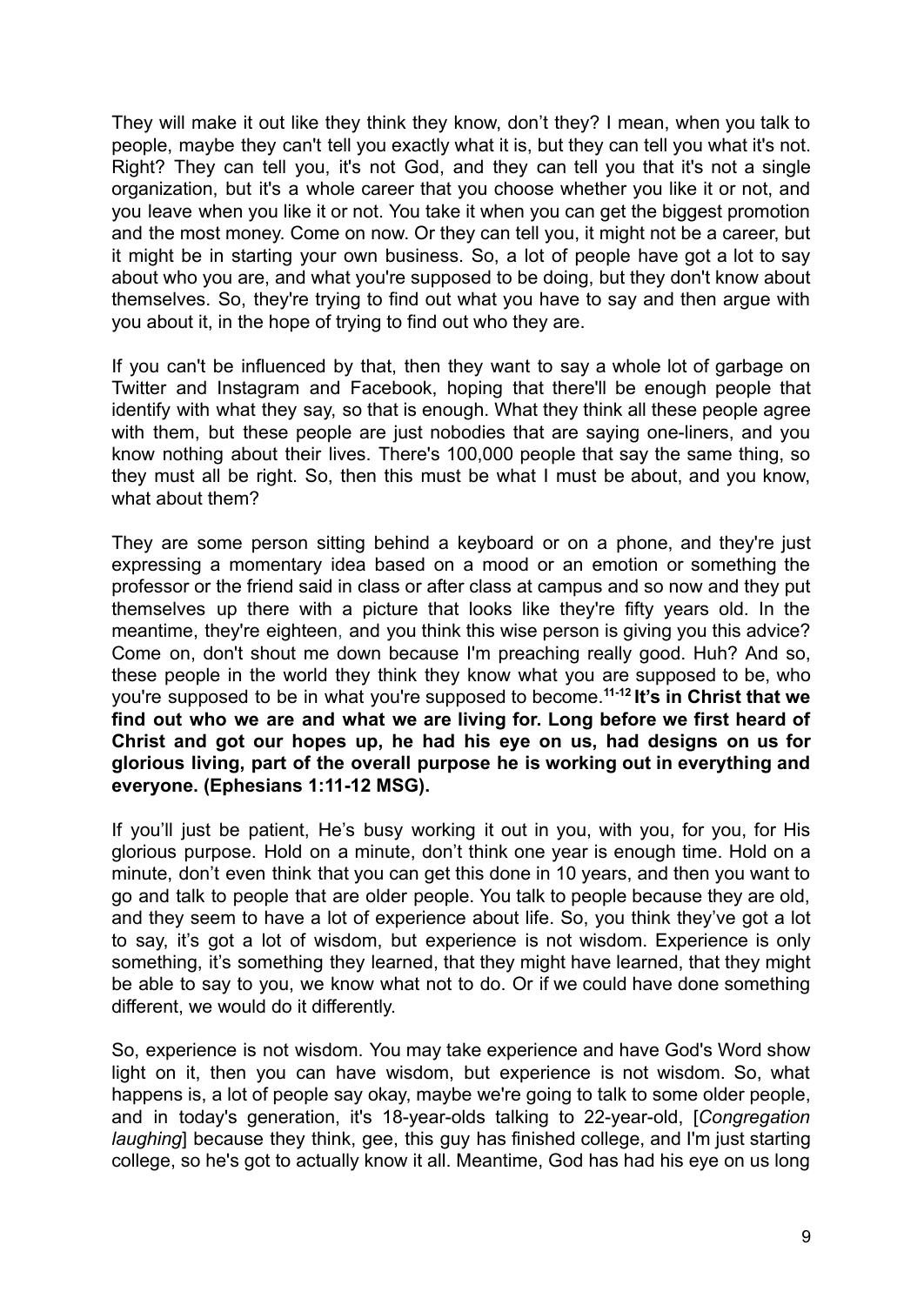before we even knew that we were going to be, and He's got His plan and purpose sorted out for our lives. **13-14 It's in Christ that you, once you heard the truth and believed it (this Message of your salvation), found yourselves home free—signed, sealed, and delivered by the Holy Spirit.**

Delivered to who? To Jesus. Delivered to what? Your purpose. Delivered to what are you going to become? Like Him, **signed, sealed, and delivered**. Just hold on a little bit. Don't think it takes a week, and now I've got it sussed out**. This** signet **down payment from God is the first instalment on what's coming, a reminder that we'll get everything God has planned for us,** What, what? We will get everything that God's got planned for us. Everything? What's our job? Just be you, united to Him. Just stick with Him. **A praising and glorious life. (Eph 1:13-14 MSG).**

You may find, you may find that there's quite a lot of change in me, because it's hard not to be changed when you go away. So first of all, I want to just say to you that God has planned for this ministry to minister, and have a redemptive calling, since Pastor Sharon and I started it. I have shared with you before that because I was in marketing, there were many things that I could have done to grow a church. I could have changed ministry. I could have changed what I was preaching. I could have done a whole lot of things, and I could have built a big church.

The more I went into it, the more God began to be clear that I have to stay on point with the message. The message is still a message that we preach, and that is that God is not interested in a bunch of Christians running around saying, "We are Christians", but they go to the same bars, the same nightclubs, the same sex shows, the same everything as everybody else, but they call themselves Christians, and they go to church on Sunday, but everything else goes for the rest of the time. The earth does not need Christians like that, in fact, the earth can do without Christians like that.

In fact, God was quite clear with Jesus, I'm going to only give you 12, by the way, one of them is going to actually let you down completely and be irrecoverable. One of them – the guy that's going to be the most solid guy in the future - he's going to betray you. There's one of them that's going to doubt you so much that he is going to want to put his finger in your side, and in the holes of your hand. There is going to be a few others that are going to run away in the same process. Jesus said, and God, the Father said, but hold on, I got My eye on those 12. I'm going to do everything in them that I need to do, and I'm going to do everything with them that I need to do, so that My plan that I would do, and said would do before the beginning of the foundation of the earth, would be done in them. Hmm.

And so, it has been our mandate, that we continually preach Christ. We preach a level of Christian living, that has us as far as we could have been revealed by the Holy Spirit, to live with strength, and purpose. Hallelujah. For me, and for Pastor Sharon and I, it's not possible that we, we have done everything we've done, and we get to this place in our ministry, and when the young people start, that have grown up, a lot of them have grown up in this church, and they come to a turning point in their lives, where they've got to choose whether the world system is calling them.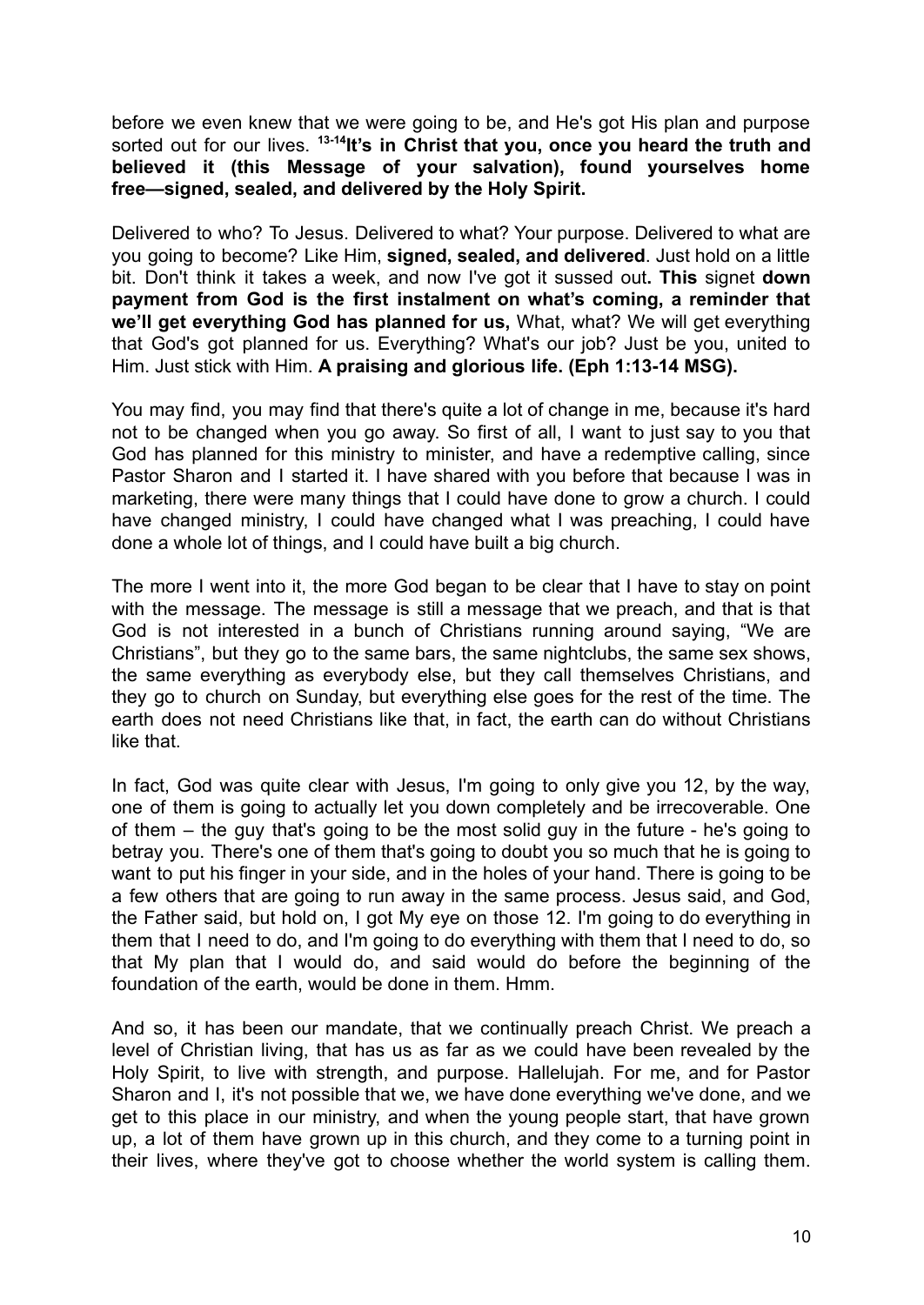These people that think they want to tell you who you are, and what you must become and they have no clue themselves, but they want to tell you because they're educated, and their education says, "This is what you must become. This is what you must do. This is how you must do it." They don't know, but they have an education, so we believe them.

And in that context, God is not having a say at all, but it's the best reasonable, most reasonable, intellectual, most fact-based evidence of what I must do, but this is not about God calling you or pulling you or speaking to you. This is about a system that's designed for you to enter in, and what does that system designed to do? It's to suck all of your potential, all your gifts, all of your energy, all of your calling, everything He planned from the beginning, suck it out of you so that you do not give it all to God. Because if you gave it to God, He would use it in such glory, that it would blow their minds.

When our time came to have this year, we were obviously wanting to have a missions trip and then that wouldn't happen. So, we went on this adventure and God had His own purpose for it, but I'll tell you, it's when you begin to spend time with people and you see God changing them right before your eyes, you see the Word of God changing them. You see their hearts, being captivated by God. You see their lives being transformed into a person that was thinking like a world system and now they're beginning to think like God and so when they begin to speak back to you, they're not speaking like the world system anymore, they're speaking back to you like God speaks. Not only are they speaking back to you like God speaks, but they've got a zeal for their future, and they've got energy and they've got they want to just give it all to God. How does that not change me? Never mind them. How does that not change me? How does that not change all of us?

So, whether you like it or not this church has changed because of them. Because they said, "Come, we'll, we'll give ourselves to God." I've got news for you. There's a whole bunch of them that had plans for the future that God's already changing. We didn't talk about those plans, not one of them came to me or Pastor Sharon, we were planning that and we're not doing that we're doing something different. But we know all in us in the spirit realm, we know that all their plans have changed. That's a conversation that must happen in time with their parents, and in consultation with us if they want, but certainly, it's got to be under the direction of God. Otherwise, it means nothing more. So, that's why I'm unwilling to even go back to this stage because even that's too normal for me. It's just an indication that things have changed, they will change and will continue to change. Hallelujah.

I've got two more scriptures to read to you just the two different translations of the same scripture from 2 Corinthians chapter 5, verse 20. **<sup>20</sup>So we are Christ's ambassadors, God making His appeal as it were through us. We [as Christ's personal representatives] beg you for His sake to lay hold of the divine favor [now offered you]** *and* **be reconciled to God. (2 Corinthians 5:20 AMPC).** I say to you, on behalf of God, I want to beg you, I want to beg you, for His sake**, to lay hold of the divine favor [now offered you]** *and* **be reconciled to God.** But Pastor John,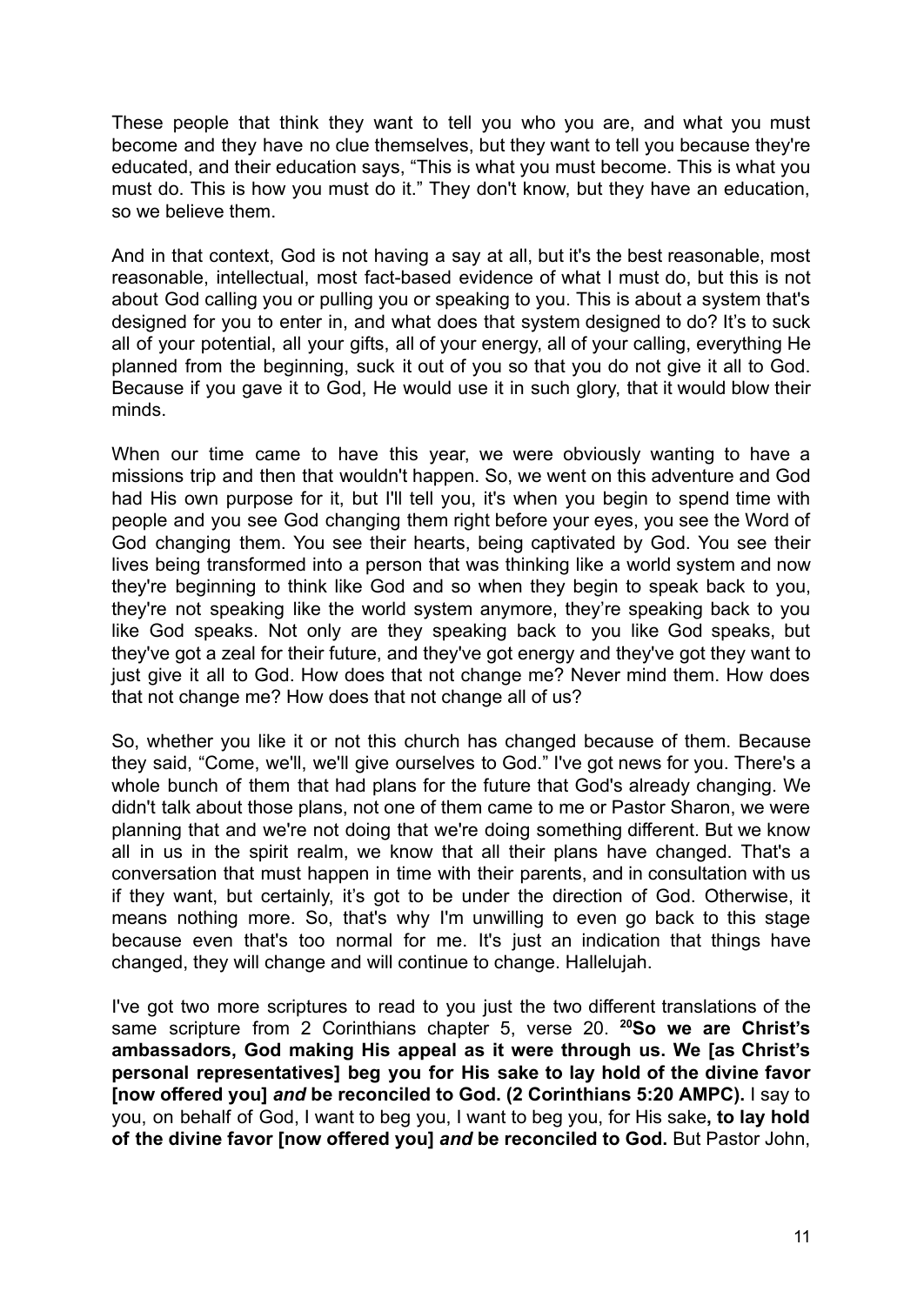I'm a born again, Christian, I am reconciled to God, and you know, I'm going to heaven. And broadly, that is what that scripture means.

Personally, what the scripture means is, there are ways that you and I have lived, that are not God's ways. They are not God's ways. They are not, they are not God's purposes, they're not God's plans. We have lived them, and I beg you that this new thing that God has done in our younger generation, that is now going to, it certainly has changed Pastor Sharon and I, and some of those that travelled with us. We have received letters explaining to us, some of the older people that were with us, how significant the change has happened. Hallelujah. Praise the Lord.

There is a grace. There is a grace that is now upon us. There is a flow, there is a grace, there is an inheritance of the Holy Spirit, there is a promise of the Holy Spirit that is here for us. Hallelujah. It's time for us; It's time for us to change. It's time for us to be brave enough. It's time for us to be bold enough. It's time for us to be courageous enough to look at and say, "Yoh, in the last 40, 50, 60 years, I may not have actually done the things that I should have done, or may not have been able to, my circumstances and my own revelation."

There's no point in getting condemnation about it. There's no point in going back and try and say, "But what if this message or this thing that's happening could have happened earlier?" There's no point in going back there, that can only hold you back there. The only point about this conversation is I beg you to take the favour that's here now and let's go forward with it. Let's make the changes, so let's give our hearts to God. I've got news for you, if you could change your life, you would have. We live in this perpetual, ongoing thinking, "I'll change, I'll change, I'll do better. I'll change. I'll do better at praying; I'll do better at confessing, I'll do better. I'll make, I'll make, I'll make it, I'll change. I'll change." And we live in this perpetual thought process that you can change, yourself. You have enough willpower and discipline to change yourself. If you had it, you would have done it.

Oh, great one that thou art. It's time for us to lean on everything that He's paid the price for. It's time for us to lean on His word, lean on His spirit, lean on all of the help that He has promised He would give us. Lean on it. Lean on it, call on it, call out to Him. It doesn't matter if you want to call out to Him every day, all day, all day long. Even in your calling people say, "But that's not faith." Forget about that, call on Him. You're calling on Him is an act of faith anyway so don't let the devil lie to you whether you're in faith or not call on Him. If you find yourself stuck, because of whatever call on Him, help me Lord, help me. I don't know what to do next. Help me. Hallelujah. Praise Jesus.

God has never, since Jesus, He has never been about a broken law, or a broken promise or a broken rule. It's always been about just choose Jesus. Lean on Him. Lean on Him, believe in Him. I just read this to you from The Passage Translation. Chapter five, verse 20. **<sup>20</sup>We are ambassadors of the Anointed One who carry the message of Christ to the world, as though God were tenderly pleading with them directly through our lips. So we tenderly plead with you on Christ's behalf,** we tenderly plead with you, on Christ's behalf, **"Turn back to God and be**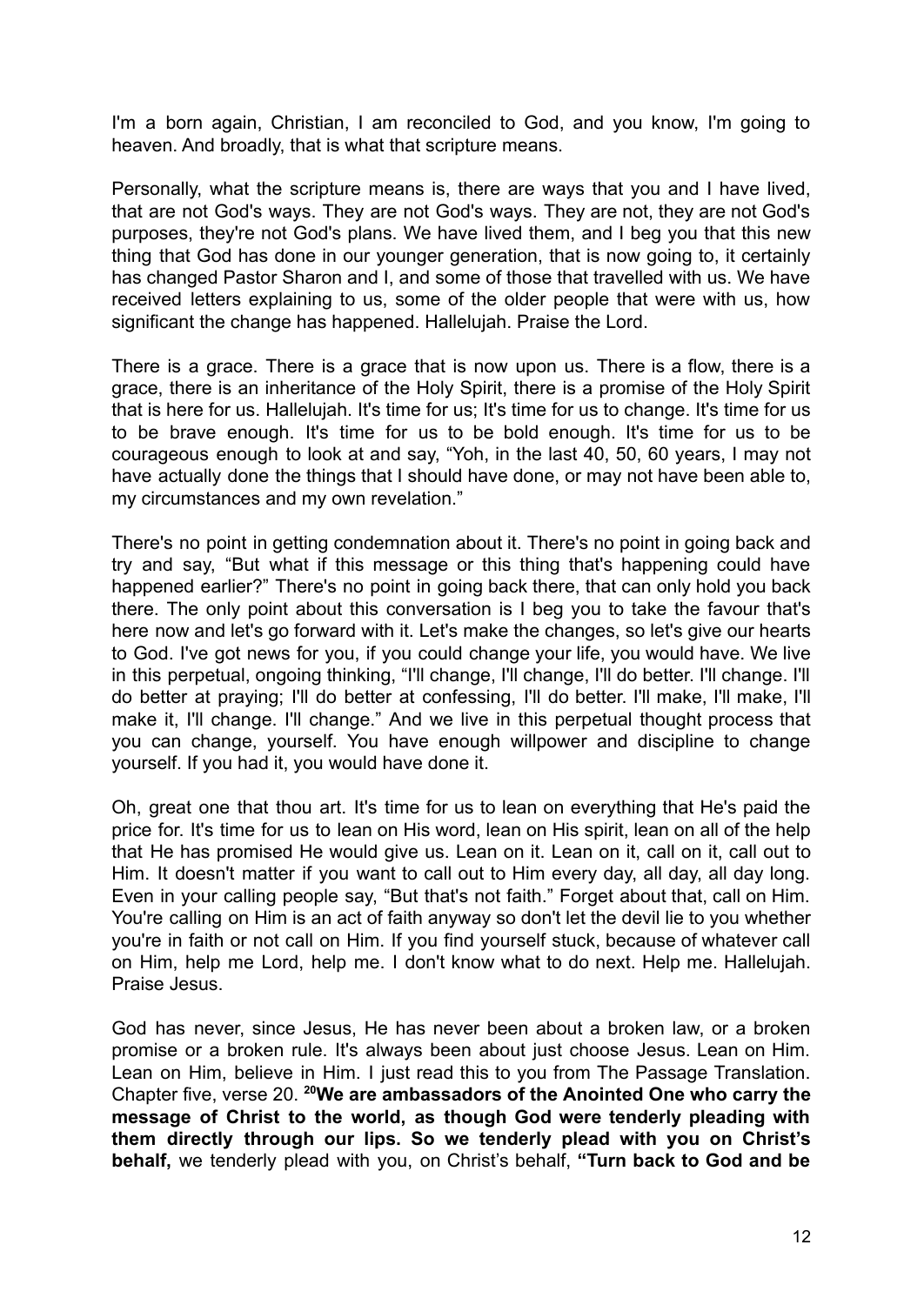**reconciled to him." (2 Corinthians 5:20 TPT).** Hallelujah. I think I must read the next verse. **<sup>21</sup>For God made the only one who did not know sin to become sin for us, so that we** who did not know righteousness **might become the righteousness of God through our union with him. (2 Corinthians 5:21 TPT).** I receive Jesus as my Lord and Savior. I receive Him into my heart, I receive Him into my life.

I accept Him as Lord and Savior. I accept Him that He is the one who died for me. I receive Him as my Lord and Savior Jesus, and now I receive Him every day as my Savior, to be reconciled and in union with Him. Every day, I receive my salvation. Every single day, every moment of every day, I receive Him in my union with Him I receive that I can become what I'm supposed to become. I can be who I'm supposed to be. Because He wants me to become. Hallelujah. Hallelujah.

I close with this; Chapter Six, verse one says, **<sup>1</sup>Now, since we are God's coworkers,** so He just called you righteous, now He doesn't say, "Now since you've gone to Bible school, and you graduated, and you know all the gifts of the Spirit, and you know how to and you know how to be one of those guys that are, you know, can really debate whether God is God or not." What do they call them? Apologists.

What? *Onnosel.* [*Congregation laughing*] Oh, yeah, those guys who think God is or isn't, '*Hulle is 'n bietjie onnosel. Dit is nou maar net so*', Nick. But there are guys that actually have a gift on them to debate with those who don't believe, and they call them apologists.[No sound] So you don't have to become an apologist. Now since you are God's apologist. Now since you are God's Bible school student finished, or since you now have been a Christian for 50 years, or now since, you know, no. **<sup>1</sup>Now, since we are God's coworkers,** since when? Since you became the righteousness of Christ. **<sup>1</sup>Now, since we are God's coworkers, we beg you not to take God's marvelous grace for granted,** *allowing it to have no effect on your lives***. (2 Corinthians 6:1 TPT).** I ask you, and I beg you today as we go forward, and as we share things with you, and you become aware of things that are happening in the ministry and things.

You will hear testimonies, you will hear people making decisions in times to come, weeks and months, depending on each individual, and how God works and for those of us that have been impacted by it. It might be that you hear more from me and Pastor Sharon, because of the impact it's had on us than you hear from them. Because we are careful to nurture them, to experience and have what God wants for them without interference from anything in the past. Hallelujah. Praise the Lord.

Then I say to you, as a co-worker, don't let this moment pass you by as a co-worker of God, don't let this grace that God has given you, this grace that is coming to you, don't allow it, to have no effect on your life. This is a moment for it to let it impact you. Hallelujah. Let it impact you. Let it impact you.

This morning, I had a very strong thing during the week. I shared it with pastor Sharon, but I feel it will come in a different place, but I feel there will come a time when, maybe as part of the Blowing Your Mind series, that you've got to blow up the